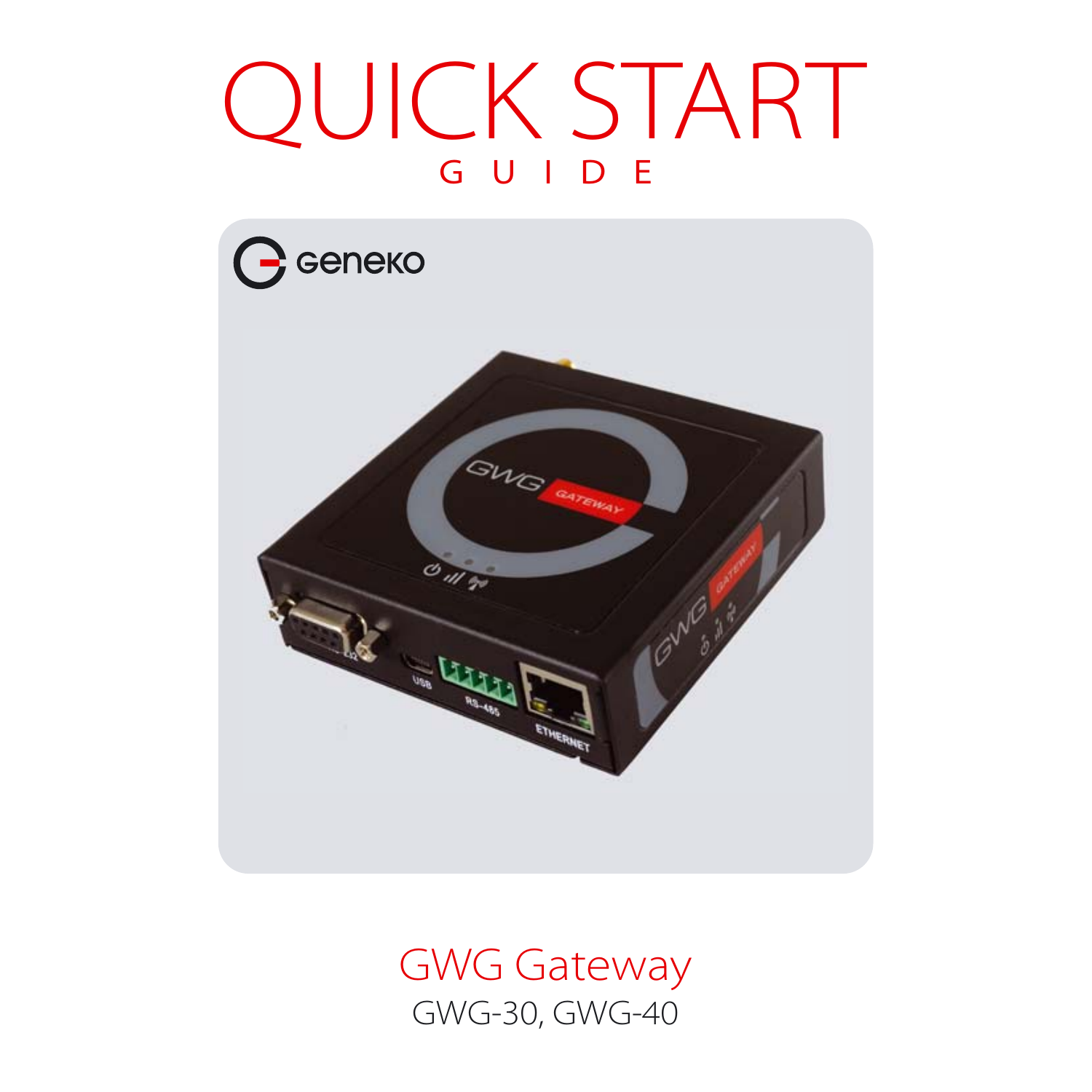#### WHAT'S IN THE BOX:

1. GWG Gateway

2. Power supply cord (AC/DC adapter - optional)

3. Antenna GSM/UMTS (850/900/1800/1900/2100MHz)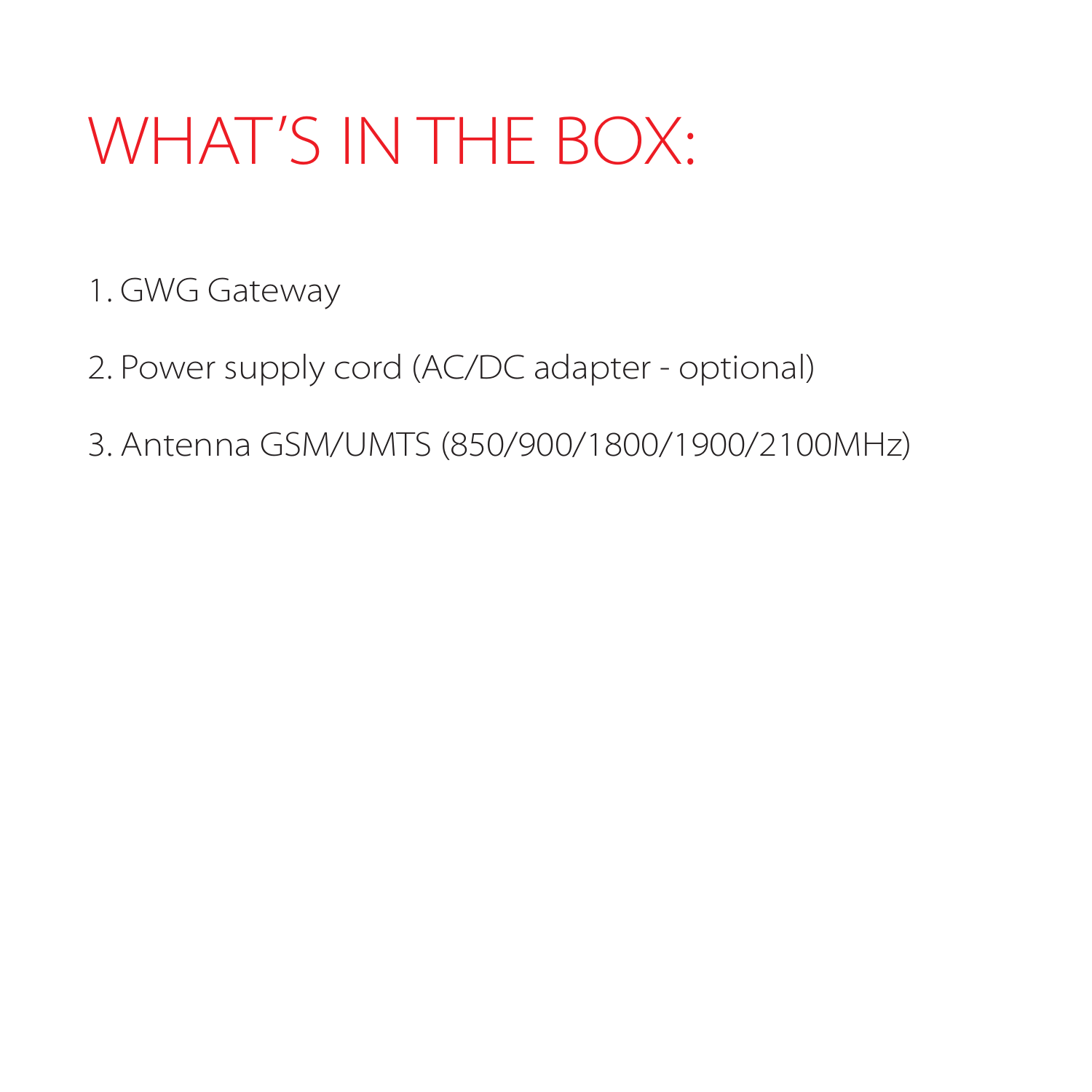## PORTS & CONNECTORS



*3*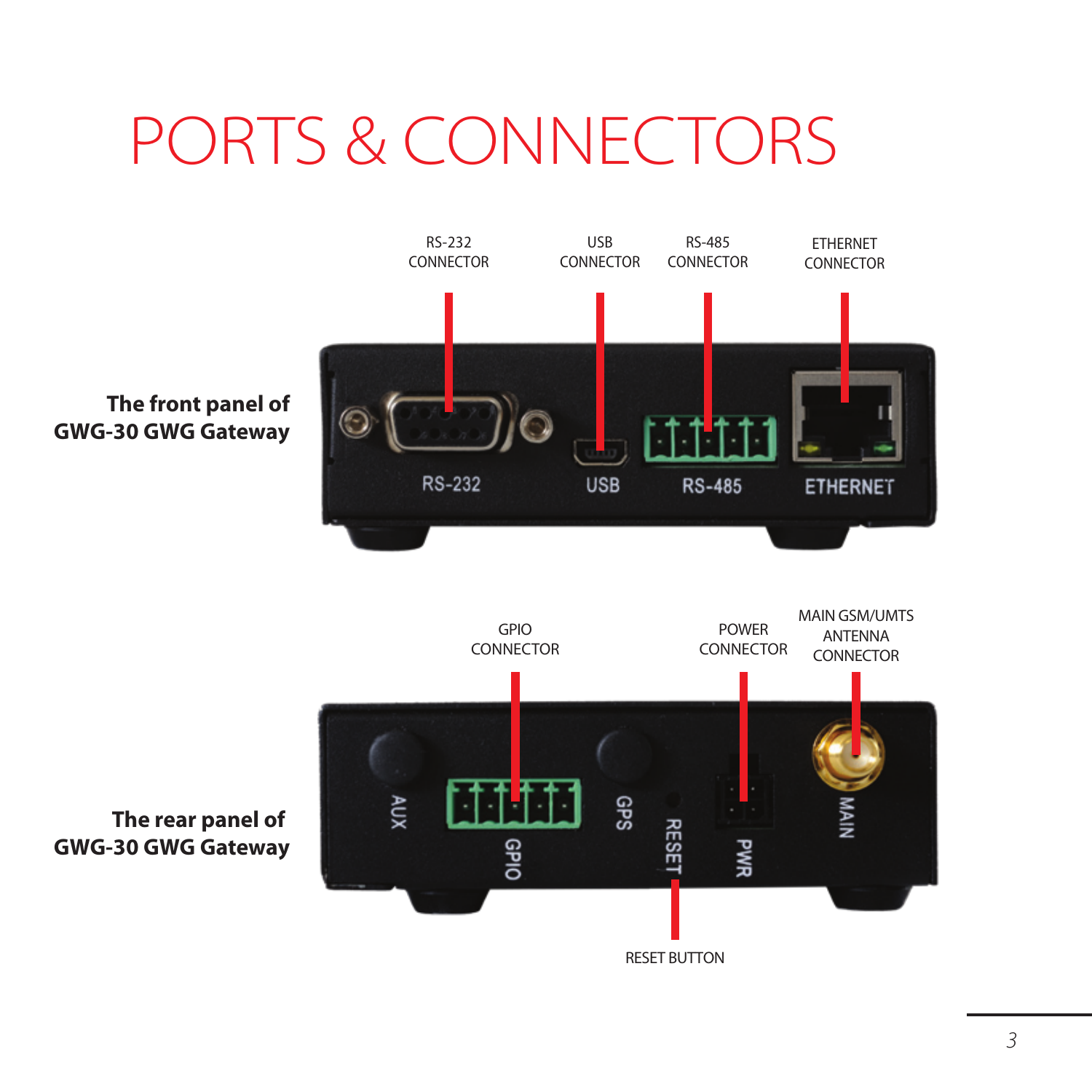# INSERTING SIM CARD

Warning: do not insert or eject SIM card while the GWG Gateway is powered on. Make sure to disconnect the GWG Gateway from AC/DC adapter before inserting or ejecting SIM card.

- \* Use a screwdriver to remove the cover from the back of the GWG Gateway
- \* UNLOCK SIM card holder
- \* Lift the SIM card HOLDER and put SIM card in it
- \* LOCK SIM card holder
- \* Put the cover back and use screwdriver PH1 type to tighten the screw





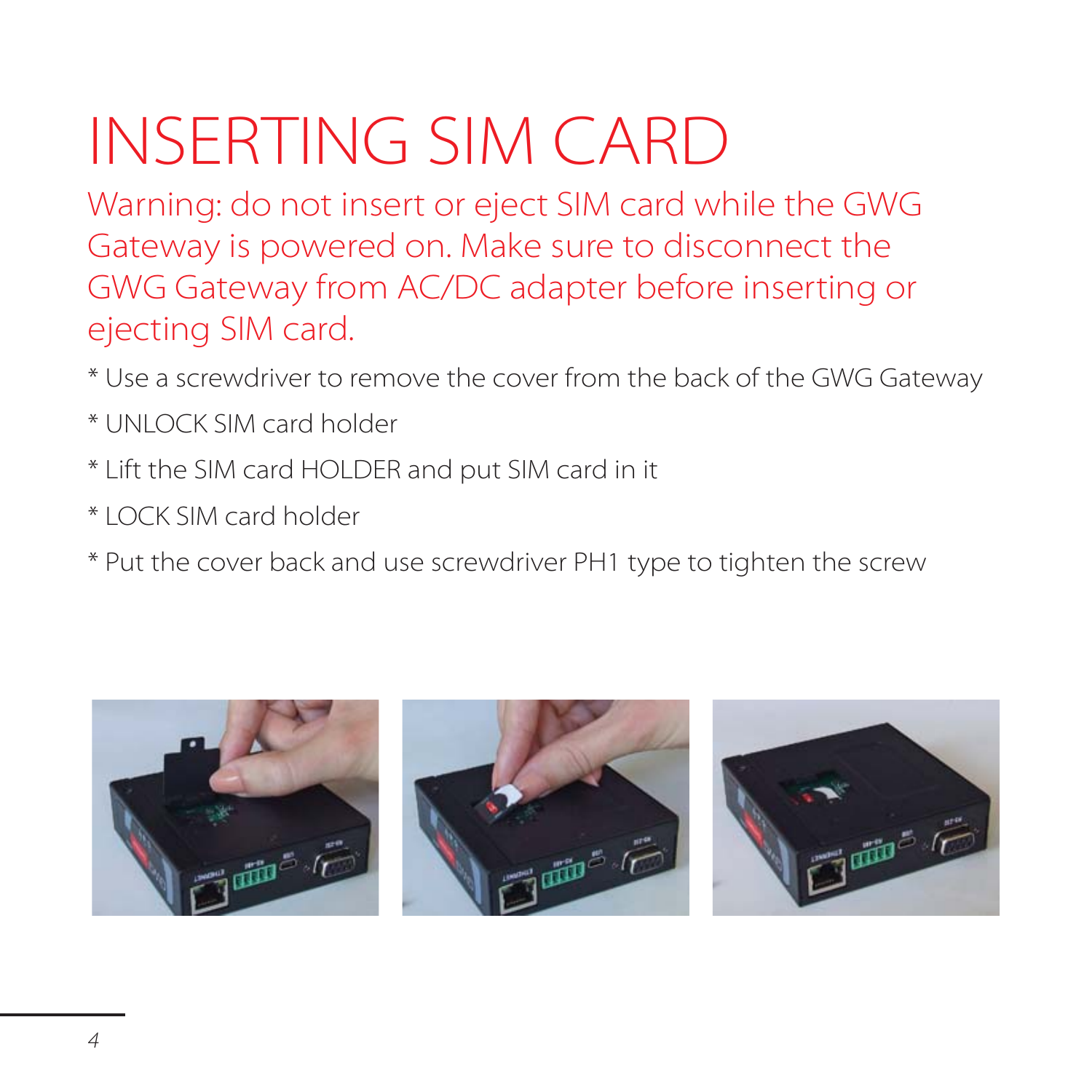# CONNECTING GWG GATEWAY

- \* Connect antenna to the GWG Gateway. Make sure to tighten antenna in order not to be loose causing signal disruption.
- \* Plug AC/DC adapter cable into POWER CONNECTOR on the GWG Gateway.

RED wire - POWER (9-36VDC); BLACK wire - GROUND; GREEN wire - GPIO output; WHITE wire - IGNITION; All wires must be isolated



- \* Green POWER indicator will turn on.
- \* Wait approximately 52 seconds for the GWG Gateway to become fully operational.
- \* Plug one side of ETHERNET CABLE to ETHERNET CONNECTOR on the GWG Gateway.
- \* Plug other side of ETHERNET CABLE to Ethernet port on the computer.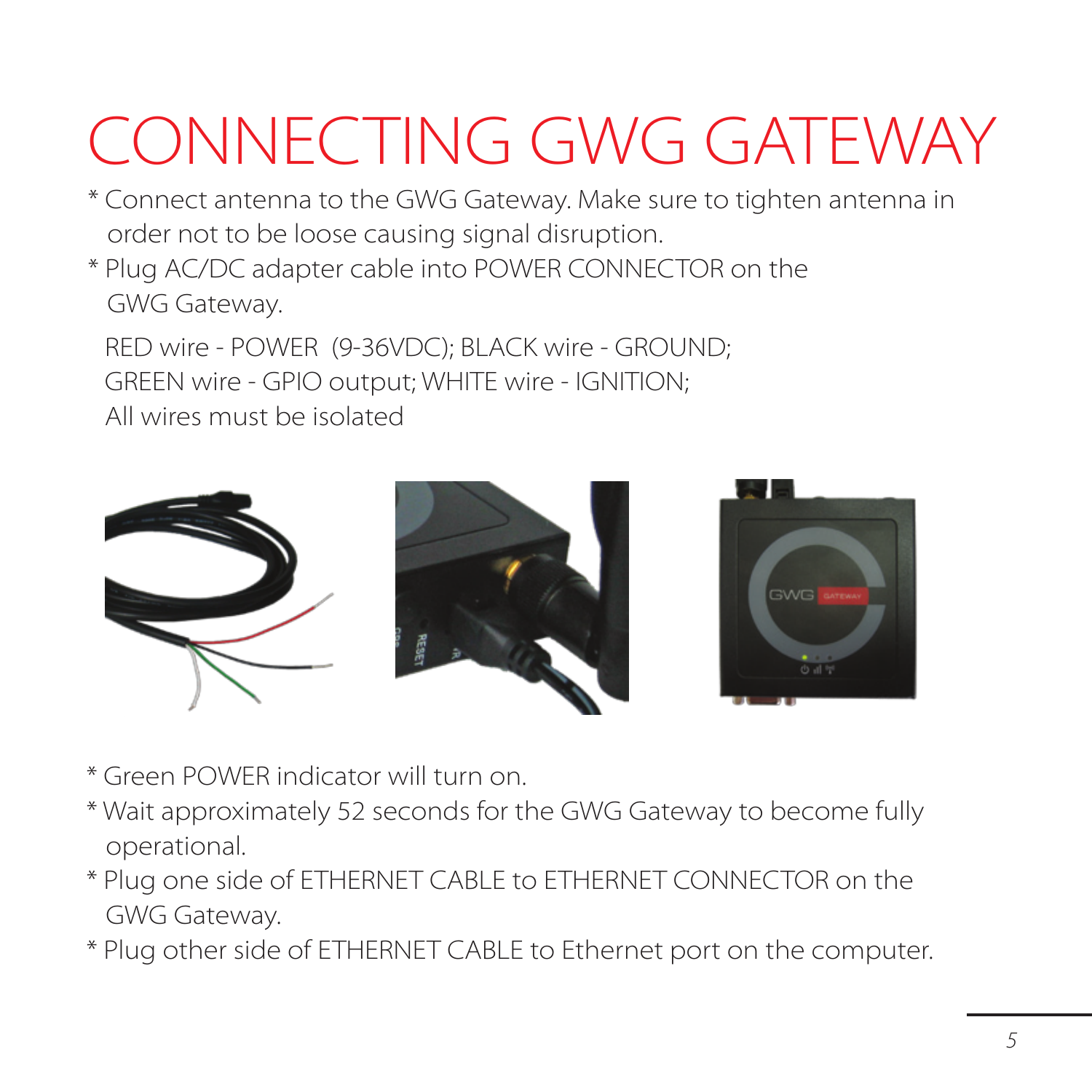# ADMINISTRATION WEB PAGE

Add network 192.168.1.0/24 to the interface on your PC

- \* Optional: Ping 192.168.1.1 to check if the GWG Gateway is reachable
- \* Open your Web browser (e.g. Firefox, Chrome, Safari, Opera, or Internet Explorer) and enter the following address: http://192.168.1.1
- \* When prompted for your login credentials, use "admin" (without quotation marks) for both username and password.
- \* After logging in you should be able to see administration web page, which allows you to easily setup the GWG Gateway.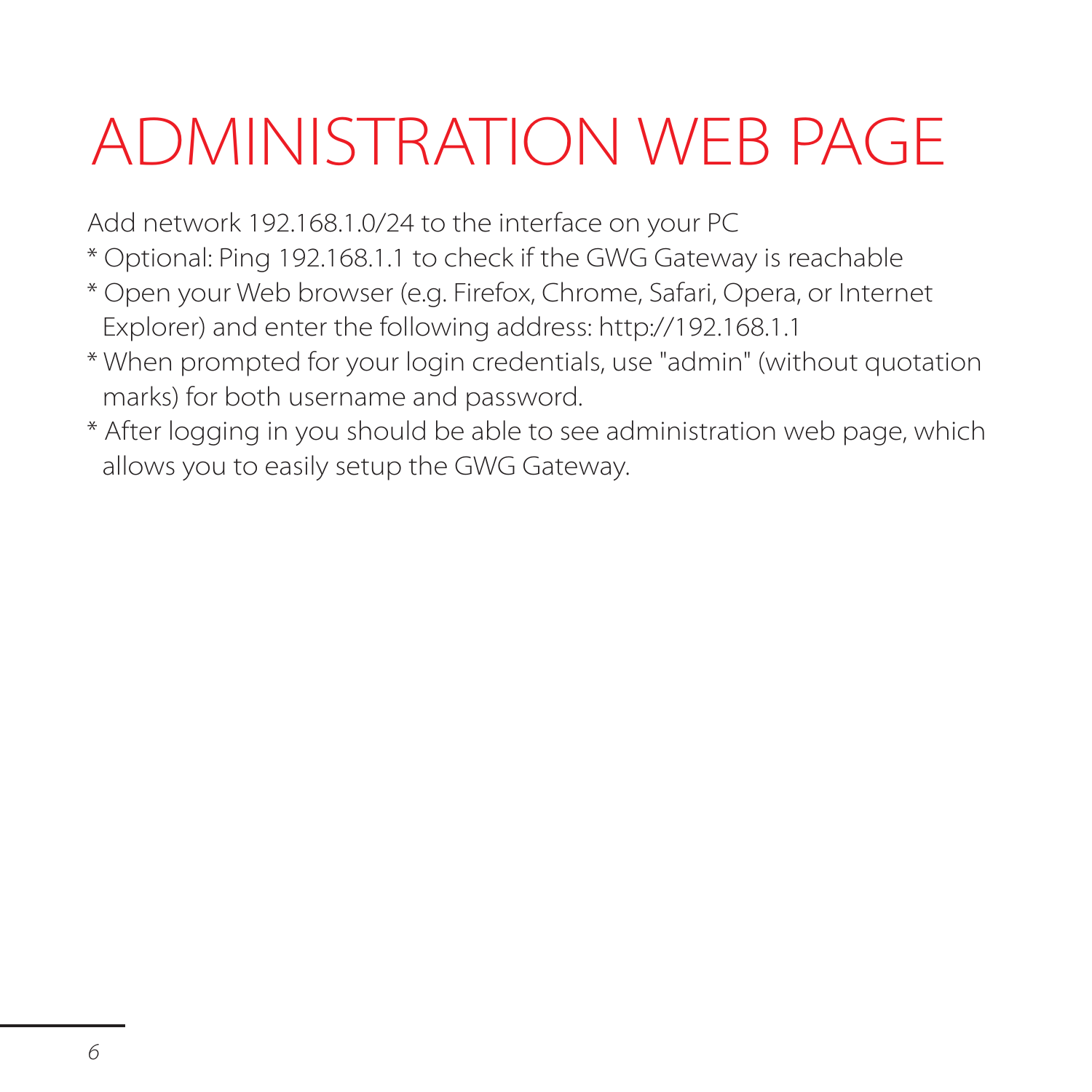# QUICK SETUP

- \* Once logged in to administration web page, click on SETTINGS > MOBILE SETTINGS link from the menu on the left side of the screen.
- \* If SIM card is present, ENABLED check box will be checked. Otherwise, you need to insert SIM card as explained in "Inserting SIM cards" chapter.
- \* Your GSM operator should provide you with PROVIDER, USERNAME (optional), PASSWORD (optional), APN and PIN (optional) information. Make sure you enter this into corresponding fields, and then click on SAVE button.
- \* Flashing red NETWORK indicator will turn on.
- \* After a few minutes when the GWG Gateway is connected, connection status will be accomplished.
- \* Green NETWORK indicator will turn on.
- \* Click on SETTINGS > ETHERNET SETTINGS > LAN PORTS link from the menu on the left side of the screen
- \* Set IP Address and Subnet Mask and click on SAVE button
- \* Add a new network to the interface on your PC
- \* Ping new IP address
- \* When the GWG Gateway is accessible, insert new IP address in a Web browser
- \* Click on MAINTENANCE > DATE/TIME SETTINGS link from the menu on the left side of the screen.
- \* Click on SYNC CLOCK button. The GWG Gateway will sync DATE and TIME fields with your computer's current date and time. Now click on SAVE button.